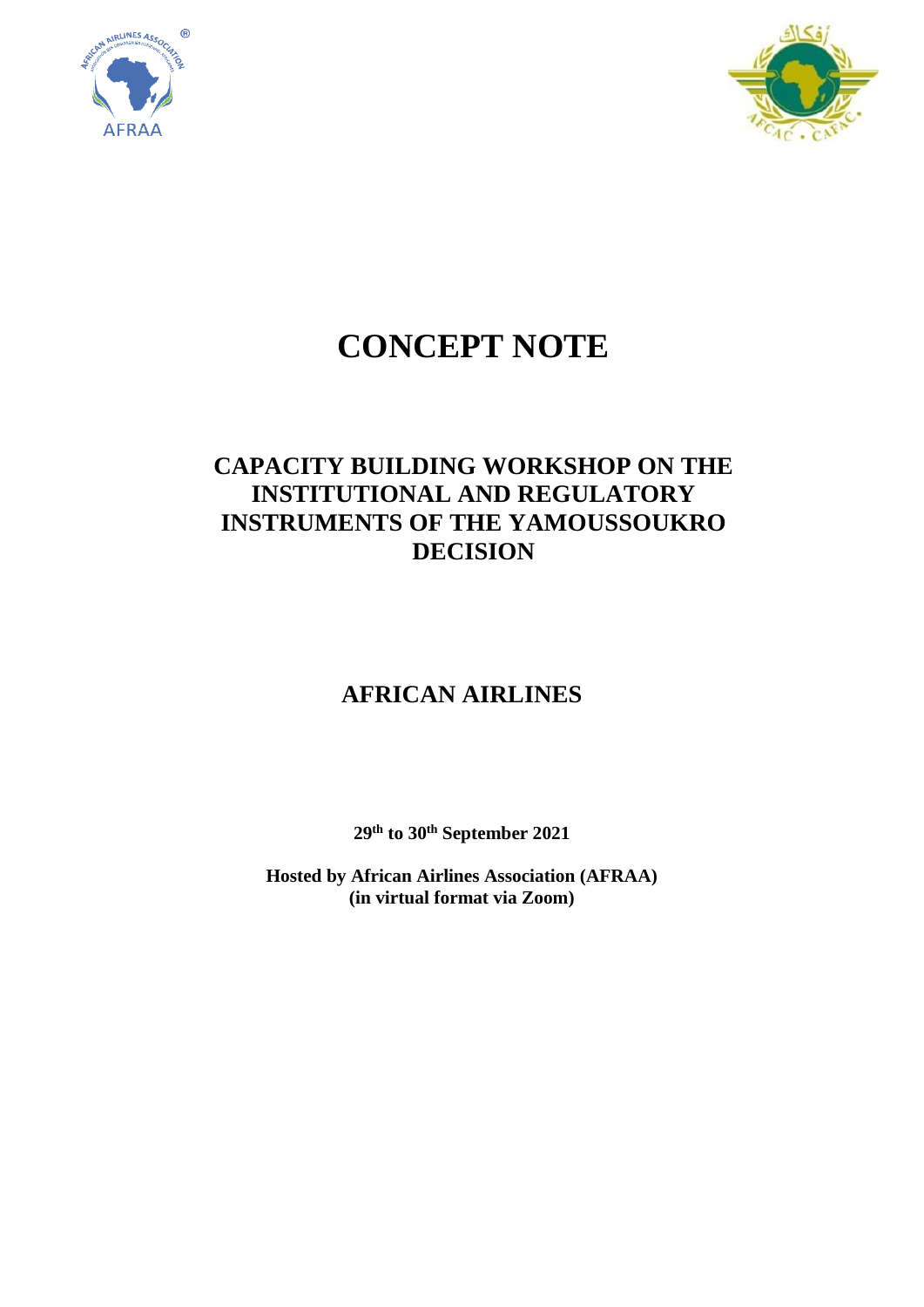



### **1. INTRODUCTION**

The 30<sup>th</sup> Ordinary Summit of the African Union Assembly of Heads of States and Government summit held in Addis Ababa, Ethiopia in January 2018 adopted the Institutional and Regulatory Instruments of the Yamoussoukro Decision (YD). The adopted Texts being the Powers and Functions of the Executing Agency (EA), Competition Rules and Consumer Protection Regulations. The Dispute Settlement Mechanism is under further elaboration.

The Decision further directed the AUC to expedite completion of the activities on SAATM Road Map, ensure awareness and dissemination of key continental aviation frameworks especially the Yamoussoukro Decision (YD) Regulatory and Institutional Texts, the African Civil Aviation Policy (AFCAP), as well as undertake capacity building of Senior Personnel and Experts of Member States and Regional Economic Community (RECs), on application, harmonization and domestication of these instruments.

The updated Prioritized Joint Action Plan of 28 – 29 January 2019 emphasizes on the need for Capacity building on the Institutional and Regulatory Instruments of the YD Member States and RECs including the dissemination of these Texts and further elaboration of the Dispute settlement mechanism.

The AUC in collaboration with AFCAC organized the first continental capacity building workshop from the 18 – 20 February 2019 in Addis Ababa, Ethiopia, that also saw the dissemination of the English texts of the YD regulations to Member States present. A key recommendation of the continental capacity building workshop was to undertake similar workshops at the regional (RECs) level and also undertake capacity building workshop dedicated to African airlines.

It is against this backdrop that AUC in collaboration with AFCAC and AFRAA plans to undertake similar Capacity Building Workshops dedicated to Airlines. These capacity building events are part of the Joint Prioritised Actions committed to by key industry stakeholders.

The 2nd regional Workshop was for Northern, Western and Central African regions organized in collaboration with **UMA**, **ECOWAS**, and **ECCAS** and hosted by the Government of the Republic of Niger in Niamey from 02 to 04 August, 2019.

#### **2. OBJECTIVES OF THE MEETING**

The main objective of the Capacity Building Workshop is to:

- Build the capacity and appreciation of the African airlines of the adopted YD Institutional and Regulatory Texts;
- Sensitize the African Airlines on the benefits of full liberalization of air transport services including the presentation of the SAATM prioritized action plan to highlight the important role of that the airlines have in operationalization of SAATM;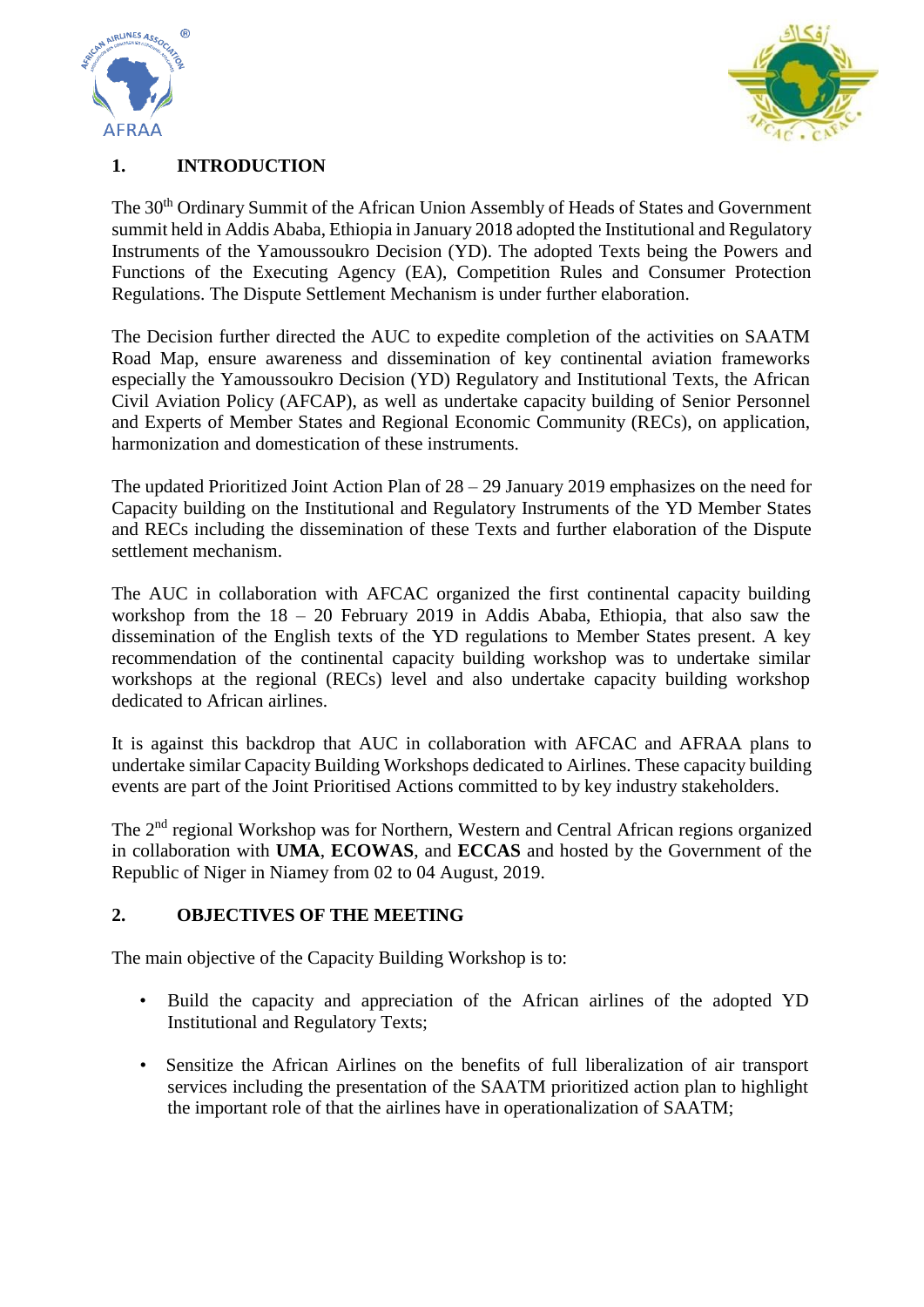



- Facilitate the application, domestication and or harmonisation of the Continental Regulatory Instruments with those of existing national and sub-regional regulations;
- Share experiences among African airlines on air transport regulations;
- Understand the challenges faced by African airlines in the implementation of SAATM

## **3. THE SESSIONS**

The 2-Day Workshop will involve:

- Presentation on benefits of full Liberalization and SAATM Prioritized Action Plan
- Capacity building on the Yamoussoukro Regulatory Texts (powers and functions of the executive agency, consumer protection and competition regulations, draft regulations on rules and procedure on dispute settlement under the YD);
- Sharing of experiences in the regulation of air transport among African airlines;
- Highlights on the Prioritized Joint Action Plan on establishment of SAATM and sustainable development of air transport.

### **4. EXPECTED OUTCOMES**

In line with the objectives of the workshop, the following are the expected outcomes:

- Enhanced understanding and appreciation of African airlines on adopted Institutional and Regulatory texts (Powers and functions of the Executing Agency, Competition Regulations and the Consumer Protection Regulations) and the draft regulations on dispute settlement mechanism.
- Well-equipped experts from African Airlines to apply the Instruments in their operations.
- Shared experiences among African Airlines on Air Transport Regulations (Competition and Consumer Protection).
- Understanding of the progress and challenges on the implementation of the YD and the eight (8) concrete measures of the SAATM among the member States
- Encouraging more airlines to support the implementation of the SAATM.

### **5. PARTICIPANTS**

The following entities will be invited to participate in the meeting:

- a) African Airlines (Members of AFRAA)
- b) Other African airlines (not members of AFRAA)
- c) Regional Economic Communities and
- d) Regional organisations/Associations